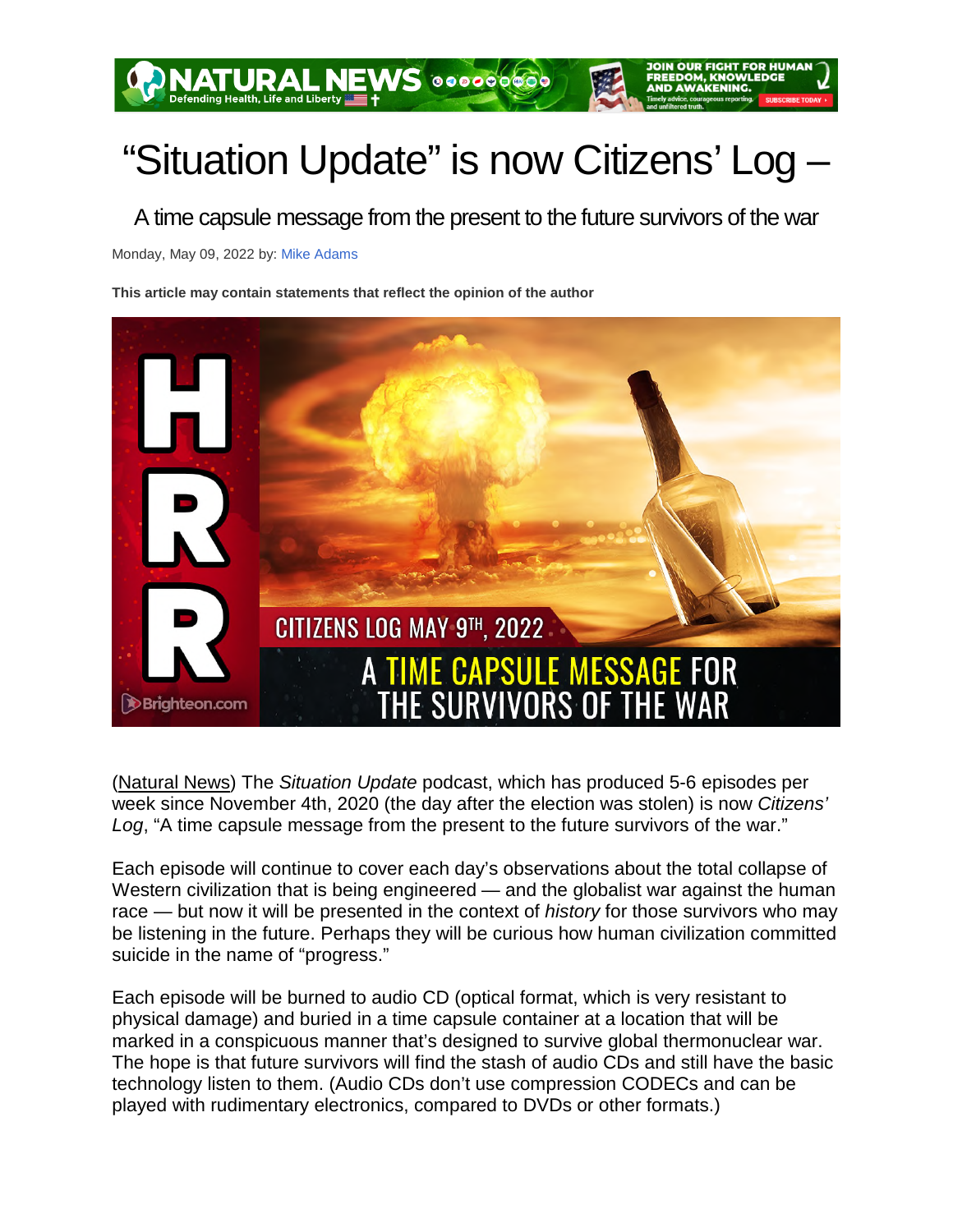## **How the West is forcing Putin into a nuclear first strike**

It is becoming obvious to many people now that the US and NATO are deliberately pushing Russia into global thermonuclear war. In classic *game theory*, you might imagine two scorpions in a jar, each capable of killing the other, but not before the other one can strike back, effectively killing them both. I prefer to use the analogy of **two cowboys in a saloon**, each with a loaded gun pointed to the head of the other. Once the USA / NATO cowboy declares that their goal is the complete destruction of Russia and that there is no common ground and no restoration of geopolitical recognition of Russia's right to exist, **it is in the interests of Russia to shoot first** (and hope it can dodge the return fire).

This is the corner into which Russia is being shoved right now. We are so close to global thermonuclear war — or an EMP weapon detonation over Europe or North America — that a first strike from Russia could come any day, in mere minutes. (About 200 seconds from launch to detonation over European cities like Paris, Berlin and London.)

Yet the extreme arrogance of the illegitimate, criminal occupying enemy force in Washington D.C. — the "Biden regime" — is truly incredible. The USA and NATO act as if they are invulnerable to nuclear retaliation. They pretend that their own nations are working well, with fully-functioning supply lines and a ready workforce to produce more weapons along with a stable domestic currency to fund a war effort. Yet **none of these assumptions are true**. The United States of America is on the verge of collapse all by itself, with a near-collapsed culture of people who refuse to work, a collapsing supply chain and a collapsing dollar currency. To top it off, the country is being (presumably) run by a mentally incompetent dementia patient who was thrust into power through a criminally rigged (stolen) election in 2020.

Democracy is dead in America, and free speech has been all but outlawed. Money is becoming worthless, and both food inflation and fuel prices are skyrocketing by the day. **America stands on the verge of domestic civil war**, yet the insane, arrogant American leaders think they can bludgeon Russia into compliance by talking tough and threatening economic sanctions? It reminds me a lot of Joe Biden's contrived story about how he stood down a gangster named *Corn Pop*, invoking his usual (and hilarious) *tough guy* act that nobody believes. A similar swagger in U.S. State Dept. officials is also laughable. The US military has no real capability of defeating Russia in actual combat, especially given the fact that America's F-35 fighters barely function even in peacetime.

The United States of America is now little more than a hollowed out husk of its former self. All it took was a few decades of treasonous Clintons, Bushes and Barack Obama to pull it off.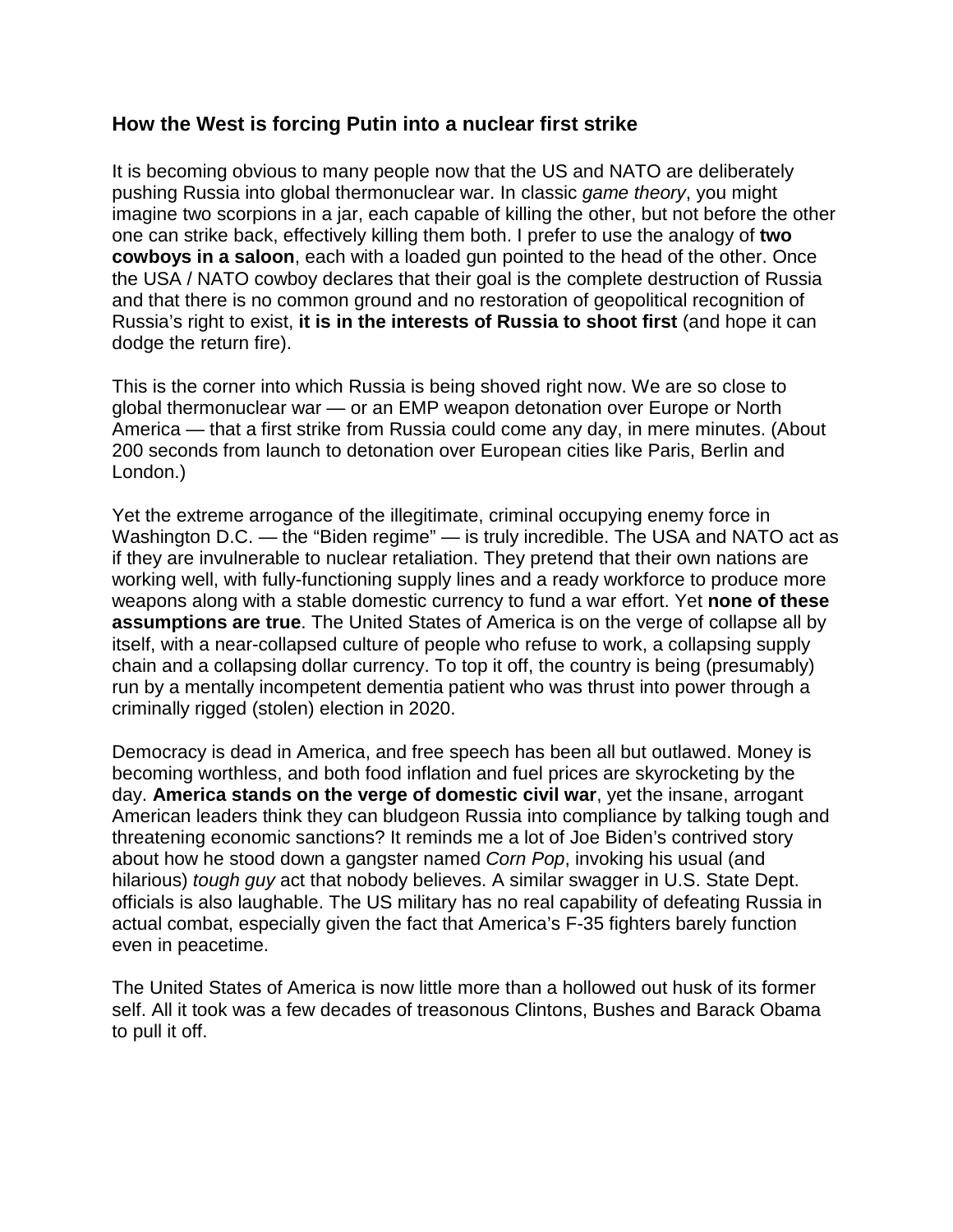## **Russia is grinding away Zelensky's doomed troops**

Meanwhile, Zelensky has ordered his Ukrainian troops to "hold the line" at any cost. The cost will be high, of course, since that order makes them sitting ducks for Russia's highly effective artillery. By some accounts, Russian artillery is out-gunning Ukrainian artillery **by a factor of 100 to 1**. From DigitalJournal.com:

*On the ground, there are roughly 40,000 to 50,000 Ukrainian soldiers in the Donbas, analysts say. Moscow has not said anything about its forces in the area.*

*"It's too late for us," said one Ukrainian soldier, who was struggling to repair a brokendown tank he said was used in the Soviet-Afghan war (1979-1989).*

*Although they are holding their ground on the battlefield, many of Ukraine's infantry soldiers admit to feeling overwhelmed.*

*"Viking", a 27-year-old staff sergeant who fought in Kreminna said his comrades are exhausted and waiting for the order to pull back.*

*"If it was a war between infantry forces, we would have a chance. But in this area, it's first and foremost an artillery war and we don't have enough artillery," he says.*

*"For every 300 shells they fire, we fire three."*

The order to "hold the line" is suicide when the line is being heavily barraged by Russian artillery, it turns out.

Russia has perfected its method to kill Ukrainian soldiers: 1) Use drones to identify fixed enemy positions, 2) Hit them with nonstop artillery to produce 75% (or so) casualties. 3) Send in the tanks for the cleanup. If that doesn't work, rinse and repeat.

From CSmonitor.com, a similar story emerges: (despite the lying left-wing media's attempts to somehow keep claiming "Ukraine is winning!)

*"Their artillery never, never stops," says the deputy commander of Ukraine's Donbas Battalion, a major who only gave the nickname Kot (Cat). He spoke in Sloviansk with a balaclava covering his face, as an air raid siren wailed across the city.*

*"They are sending recon units, then shell with artillery, and then send tanks," he says. "If those tanks are destroyed, they send more tanks."*

*"We really have a lack of heavy artillery," says Ukrainian Sgt. Viktor Davydov, still wired and speaking quickly of Ukraine's needs, after returning to the town of Druzhkivka from the front, where he says Russian artillery strikes continue "24/7."*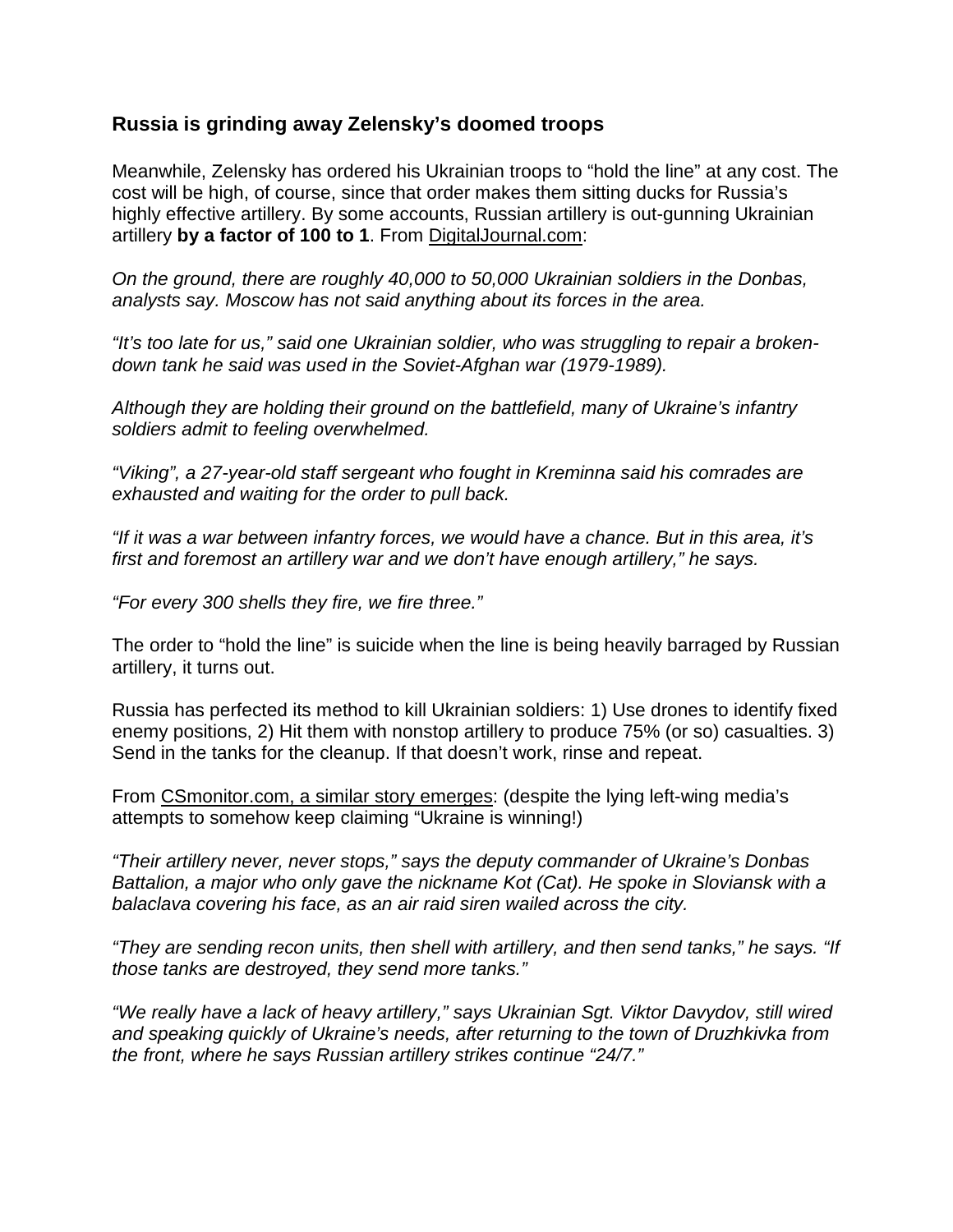*"When Russia sends incoming 200 shells, we send back 10 shells," says Sergeant Davydov, who wears sunglasses, a pistol on his thigh, and a skull shoulder patch in the blue and yellow colors of the Ukrainian flag.*

*"I tell them that all they have to do is hold our line, and not retreat," says Sergeant Davydov. The cost can be high. The sergeant recalls 10 recruits in late April being sent to him one night at 11 p.m. By 6 a.m. two were dead and three wounded by Russian artillery.*

Imagine that. A **50% casualty rate in six hours**. That's the cost of Zelensky telling his soldiers to "hold the line" in the face of Russian artillery.

No doubt, NATO troops will be chewed up in precisely the same manner, as NATO is also too stupid and arrogant to engage in anything resembling sustainable tactics on the battlefield.

## **What happens when Ukraine runs out of troops? Nothing good…**

Right now, Russia is focused on eliminating Ukrainian troops rather than actually gaining territory (except in the south, where Russia is gunning for Odessa). Because Russia knows that **once Ukraine runs out of troops to keep trying to use NATO weapons, NATO will finally have to send in its own pathetic snowflake troops.**

NATO troops are snowflakes. They're weak and soft, much like the US military leadership which is more concerned with supporting transgenderism surgeries for troops rather than training men how to fight like men.

NATO is no match for Russia's military might. It's not even close. That's not to even mention the fact that Russia could fire a single EMP weapon and plunge all of Western Europe into the Dark Ages. On top of that, Russia has underwater nuclear drones already positioned off the coasts of the UK and USA, ready to receive satellite commands for detonation. This would unleash a radioactive tidal wave and utterly obliterate coastal regions, making them uninhabitable for three centuries. Consider what occupies the US East Coast: Washington D.C., Norfolk naval bases, New York City (and Wall Street), Boston and so on. Imagine the shock to America if these cities were all drenched in radioactive sea water, all at the same time.

Even without such a maneuver, **Western Europe is destroying itself through economic suicide** — all stemming from the ludicrous and idiotic "climate change" hoax — so all Putin has to do now is wait for the coming winter and watch Germany, France, Poland and the UK freeze to death (or starve, or close down their industrial base, or perhaps all three). The US, similarly, is printing its way to financial oblivion while the nation's culture plunges into abject lunacy and incomprehensible behavior on the part of the political Left. Gone are the days of rational debate, evidence-based accusations and functional logic. It's all been replaced with mindless screaming, violence and *hate* against everything that is good.